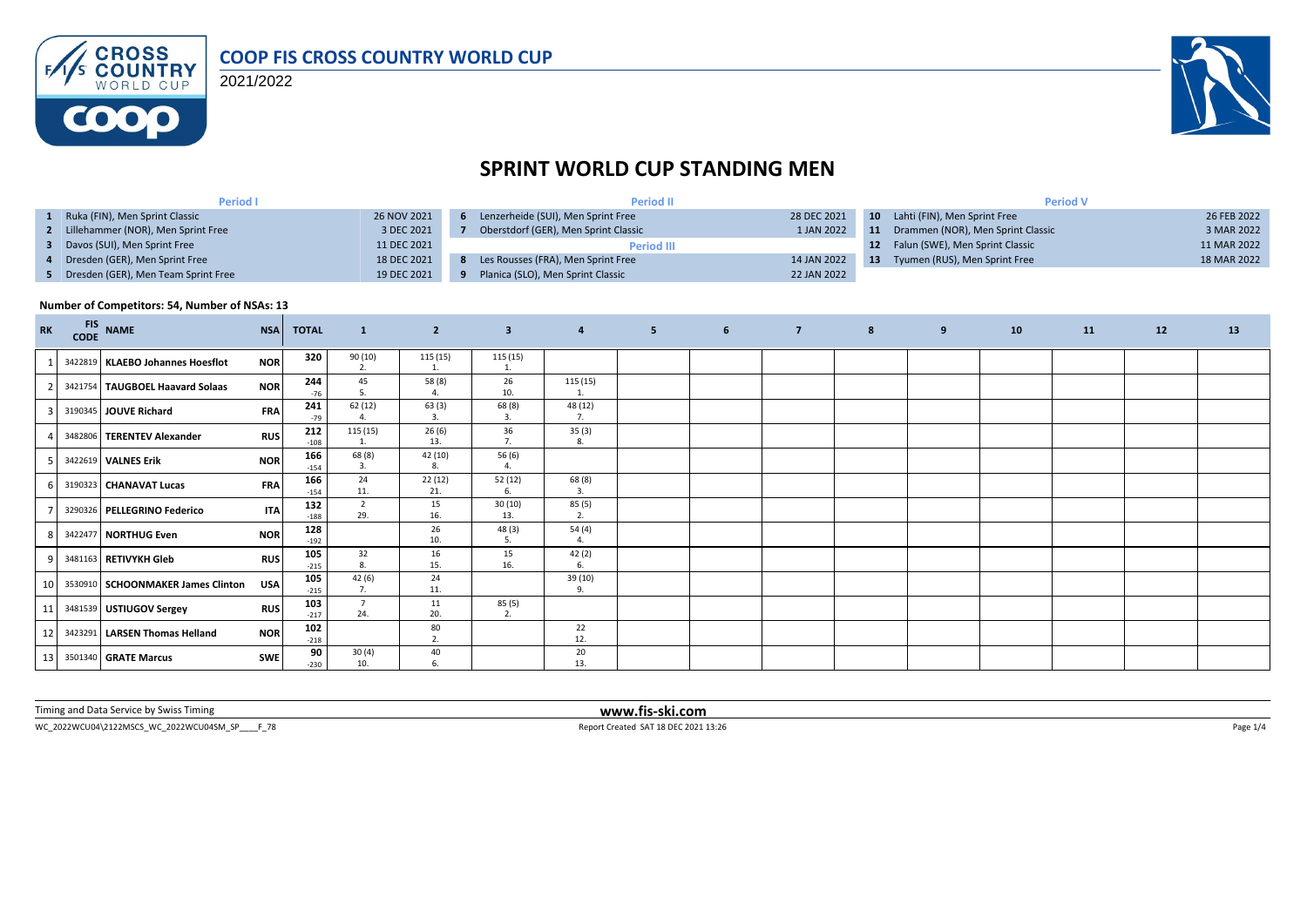

FAS CROSS 2021/2022

**COOO** 



### **SPRINT WORLD CUP STANDING MEN**

| RK |         | FIS NAME<br>CODE NAME           | <b>NSA</b> | <b>TOTAL</b> | $\mathbf{1}$          | $\overline{2}$                 | $\overline{\mathbf{3}}$ | 4            | 5 | 6 | $\overline{7}$ | 8 | 9 | 10 | 11 | 12 | 13 |
|----|---------|---------------------------------|------------|--------------|-----------------------|--------------------------------|-------------------------|--------------|---|---|----------------|---|---|----|----|----|----|
| 14 |         | 3180865 VUORINEN Lauri          | <b>FIN</b> | 72<br>$-248$ | $\frac{16(1)}{16}$    | 45<br>5.                       |                         | 11<br>20.    |   |   |                |   |   |    |    |    |    |
| 15 |         | 3421164 SKAR Sindre Bjoernestad | <b>NOR</b> | 64<br>$-256$ |                       | 18 (4)<br>17.                  | 1<br>30.                | 45<br>5.     |   |   |                |   |   |    |    |    |    |
| 16 |         | 3501278 PERSSON Anton           | <b>SWE</b> | 58<br>$-262$ | 22<br>12.             |                                | 36(4)<br>8.             |              |   |   |                |   |   |    |    |    |    |
| 17 |         | 3420909 GOLBERG Paal            | <b>NOR</b> | 57<br>$-263$ | 34(5)<br>9.           | 15(2)<br>18.                   | 8<br>23.                |              |   |   |                |   |   |    |    |    |    |
| 18 | 3482277 | <b>BOLSHUNOV Alexander</b>      | <b>RUS</b> | 55<br>$-265$ | 14<br>17.             | 41 (5)<br>7.                   |                         |              |   |   |                |   |   |    |    |    |    |
| 19 | 3510377 | <b>HEDIGER Jovian</b>           | <b>SUI</b> | 54<br>$-266$ | 18<br>14.             |                                | 10<br>21.               | 26<br>10.    |   |   |                |   |   |    |    |    |    |
| 20 | 3420961 | <b>KROGH Finn Haagen</b>        | <b>NOR</b> | 53<br>$-267$ |                       | 29<br>9.                       |                         | 24<br>11.    |   |   |                |   |   |    |    |    |    |
| 21 |         | 3150570 NOVAK Michal            | CZE        | 49<br>$-271$ |                       | 18<br>14.                      | 18<br>14.               | 13<br>18.    |   |   |                |   |   |    |    |    |    |
| 22 |         | 3530902 OGDEN Ben               | <b>USA</b> | 46<br>$-274$ | 23(3)<br>13.          | $\mathbf{1}$<br>30.            | 22<br>12.               |              |   |   |                |   |   |    |    |    |    |
| 23 |         | 3180861 MAKI Joni               | <b>FIN</b> | 45<br>$-275$ | 42(2)<br>6.           | $\overline{\mathbf{3}}$<br>28. |                         |              |   |   |                |   |   |    |    |    |    |
| 24 |         | 3510656 GROND Valerio           | <b>SUI</b> | 44<br>$-276$ |                       |                                | 26(2)<br>11.            | 18<br>14.    |   |   |                |   |   |    |    |    |    |
| 25 |         | 3501010 HAEGGSTROEM Johan       | <b>SWE</b> | 35<br>$-285$ | 6<br>25.              | $\overline{7}$<br>24.          | 16<br>15.               | 6<br>25.     |   |   |                |   |   |    |    |    |    |
| 26 |         | 3510451 SCHAAD Roman            | <b>SUI</b> | 30<br>$-290$ |                       |                                | 30(1)<br>9.             |              |   |   |                |   |   |    |    |    |    |
| 27 |         | 3150664 CERNY Ondrej            | <b>CZE</b> | 29<br>$-291$ |                       |                                | 13<br>18.               | 16(6)<br>21. |   |   |                |   |   |    |    |    |    |
| 28 |         | 3190282 JAY Renaud              | <b>FRA</b> | 28<br>$-292$ |                       | 4<br>27.                       | 9<br>22.                | 15<br>16.    |   |   |                |   |   |    |    |    |    |
| 29 |         | 3530713 BOLGER Kevin            | <b>USA</b> | 22<br>$-298$ |                       | 22<br>12.                      |                         |              |   |   |                |   |   |    |    |    |    |
| 30 |         | 3150549 SELLER Ludek            | <b>CZE</b> | 22<br>$-298$ | $\overline{4}$<br>27. |                                | 6<br>25.                | 12<br>19.    |   |   |                |   |   |    |    |    |    |
|    |         | 31 3181408 MOILANEN Niilo       | <b>FIN</b> | 22<br>$-298$ | 9<br>22.              | 9<br>22.                       |                         | 4<br>27.     |   |   |                |   |   |    |    |    |    |

Timing and Data Service by Swiss Timing **www.fis-ski.com**

 $\small \textsf{WC\_2022WCUO4\textbackslash 2122MSCS\_WC\_2022WCUO4SM\_SP\_{}\_F\_78 \textcolor{red}{Page~2/4}$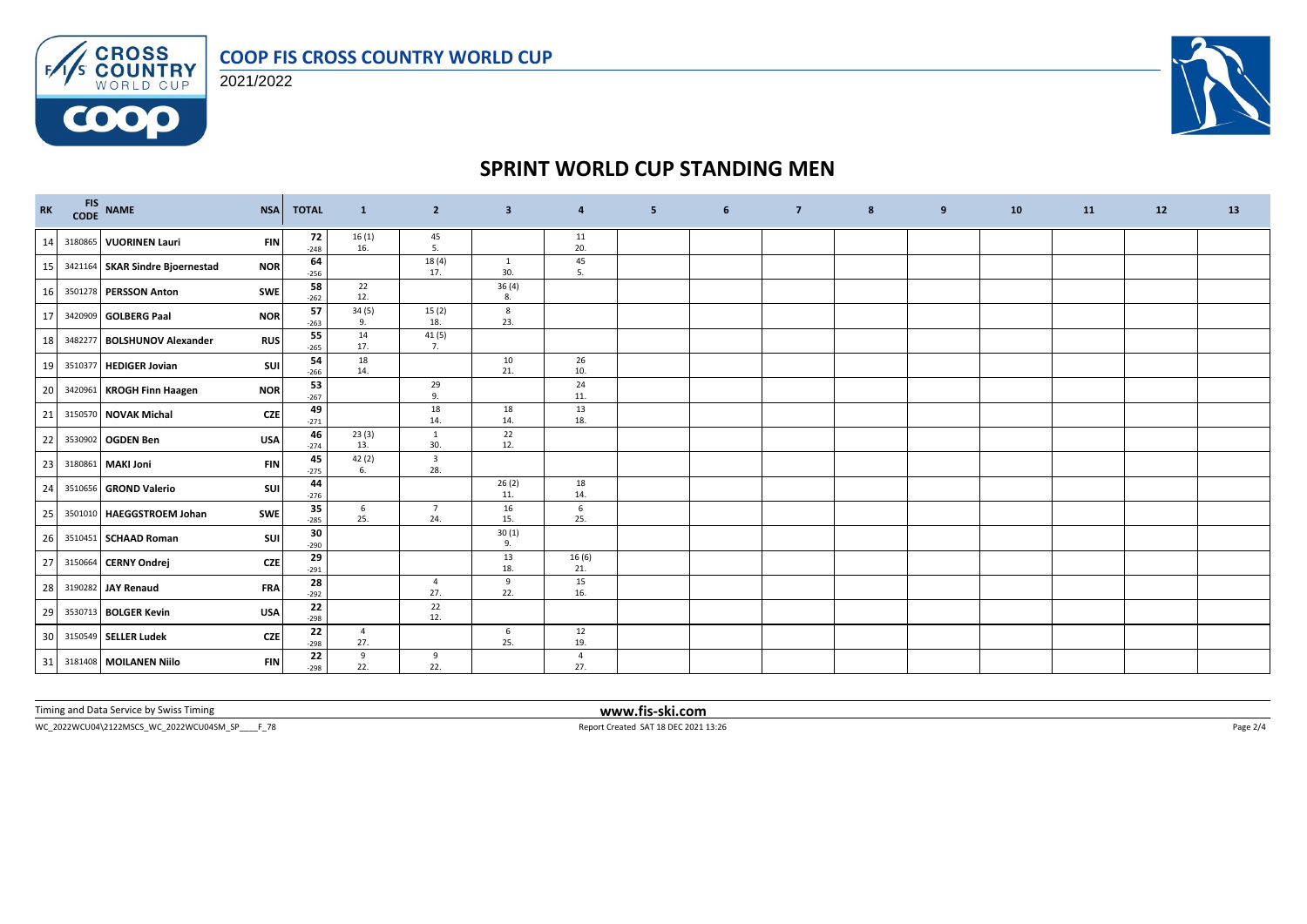

FAS CROSS 2021/2022

**COOO** 



### **SPRINT WORLD CUP STANDING MEN**

|    | RK FIS NAME | <b>NSA</b>                                | <b>TOTAL</b>                       | $\mathbf{1}$                   | $\overline{2}$ | $\overline{\mathbf{3}}$ | $\overline{4}$                 | 5 <sup>2</sup> | 6 | $\overline{7}$ | 8 | 9 | 10 | 11 | 12 | 13 |
|----|-------------|-------------------------------------------|------------------------------------|--------------------------------|----------------|-------------------------|--------------------------------|----------------|---|----------------|---|---|----|----|----|----|
| 32 |             | 3501587 BERGLUND Gustaf<br>SWE            | 22<br>$-298$                       | $\overline{\mathbf{3}}$<br>28. | 8<br>23.       | $\overline{2}$<br>29.   | 9<br>22.                       |                |   |                |   |   |    |    |    |    |
| 33 |             | 3180990 HAARALA Juuso<br><b>FIN</b>       | 19<br>$-301$                       | 8<br>23.                       | 5<br>26.       | $\overline{4}$<br>27.   | $\overline{2}$<br>29.          |                |   |                |   |   |    |    |    |    |
| 34 |             | 3430103 STAREGA Maciej<br><b>POL</b>      | 17<br>$-303$                       |                                | 6<br>25.       | 11<br>20.               |                                |                |   |                |   |   |    |    |    |    |
| 35 |             | 3150637 PECHOUSEK Jan<br><b>CZE</b>       | 16<br>$-304$                       |                                |                |                         | 16<br>15.                      |                |   |                |   |   |    |    |    |    |
| 36 |             | 3181133 MANNILA Lauri<br><b>FIN</b>       | 16<br>$-304$                       | 16<br>15.                      |                |                         |                                |                |   |                |   |   |    |    |    |    |
| 37 |             | 3220016 YOUNG Andrew<br><b>GBR</b>        | 15<br>$-305$                       |                                |                |                         | 15(1)<br>17.                   |                |   |                |   |   |    |    |    |    |
| 38 |             | SUI<br>3510588 RIEBLI Janik               | 14<br>$-306$                       |                                |                | 14<br>17.               |                                |                |   |                |   |   |    |    |    |    |
| 39 |             | 3530911 JAGER Luke<br><b>USA</b>          | 13<br>$-307$                       | 13<br>18.                      |                |                         |                                |                |   |                |   |   |    |    |    |    |
| 40 |             | 3423627 SKAANES Haakon<br><b>NOR</b>      | 13<br>$-307$                       |                                | 13(1)<br>19.   |                         |                                |                |   |                |   |   |    |    |    |    |
| 41 |             | <b>SUI</b><br>3510417 KAESER Erwan        | $12\,$<br>$-308$                   |                                |                | 12<br>19.               |                                |                |   |                |   |   |    |    |    |    |
| 42 |             | 3482105 YAKIMUSHKIN Ivan<br><b>RUS</b>    | 12<br>$-308$                       | 12<br>19.                      |                |                         |                                |                |   |                |   |   |    |    |    |    |
| 43 |             | 3181098 SUHONEN Verneri<br><b>FIN</b>     | 11<br>$-309$                       | 11<br>20.                      |                |                         |                                |                |   |                |   |   |    |    |    |    |
| 44 |             | 3180508   HAKOLA Ristomatti<br><b>FIN</b> | 10<br>$-310$                       | 10<br>21.                      |                |                         |                                |                |   |                |   |   |    |    |    |    |
| 45 |             | 3290533 HELLWEGER Michael<br><b>ITA</b>   | 8<br>$-312$                        |                                |                |                         | 8<br>23.                       |                |   |                |   |   |    |    |    |    |
| 46 |             | 3220033 CLUGNET James<br><b>GBR</b>       | 8<br>$-312$                        |                                |                | 5<br>26.                | $\overline{\mathbf{3}}$<br>28. |                |   |                |   |   |    |    |    |    |
| 47 |             | <b>CZE</b><br>3150635 KALIVODA Tomas      | $\overline{\phantom{a}}$<br>$-313$ |                                |                | $7\overline{ }$<br>24.  |                                |                |   |                |   |   |    |    |    |    |
| 48 |             | 3560145 CRV Vili<br><b>SLO</b>            | $\overline{7}$<br>$-313$           |                                |                |                         | $\overline{7}$<br>24.          |                |   |                |   |   |    |    |    |    |
| 49 |             | 3501252 JONSSON Olof<br><b>SWE</b>        | 5<br>$-315$                        | 5<br>26.                       |                |                         |                                |                |   |                |   |   |    |    |    |    |

Timing and Data Service by Swiss Timing **www.fis-ski.com**

 $WC_2022WCU04\text{V122MSCS_WC_2022WCU045M\_SP_\_\_F78} \label{eq:WCC202113:26} \vspace{-0.1cm} \textbf{Report Created SAT 18 DEC2021 13:26}$